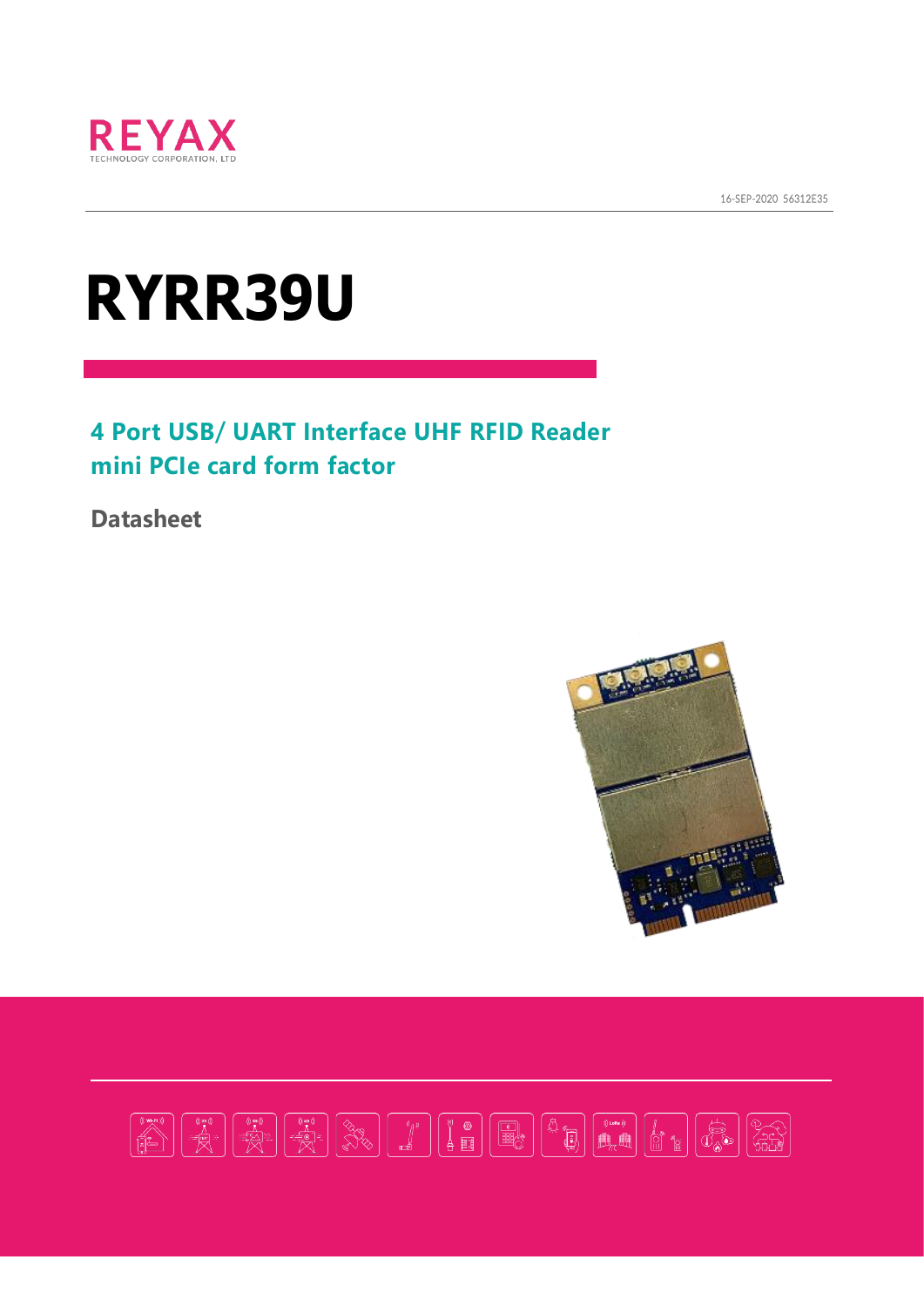# **PRODUCT DESCRIPTION**

The RYRR39U is an EPC Class 1 Gen 2 RFID reader product that implements all the relevant protocols. It offers a complete set of RFID features and support for frequency-hopping, low-level transmission coding, low-level decode, data framing and CRC checking.

### **FEATURES**

- Protocol support for: ISO 18000-6C (EPC Class1 Gen2), ISO 29143 (Air interface for mobile RFID), ISO 18000-6A/B through direct mode.
- Temperature range: -40 °C to 85 °C
- Standard mini PCIe and plug PCB design.
- Mini PCIe Signal Type USB2.0.
- Support USB / UART Interface.
- Data transfer up to 921600bps baud rate.
- USB Drivers for Windows, Linux, Android, Mac OS. The CP2102 driver can be downloaded from the Silabs website. https://www.silabs.com/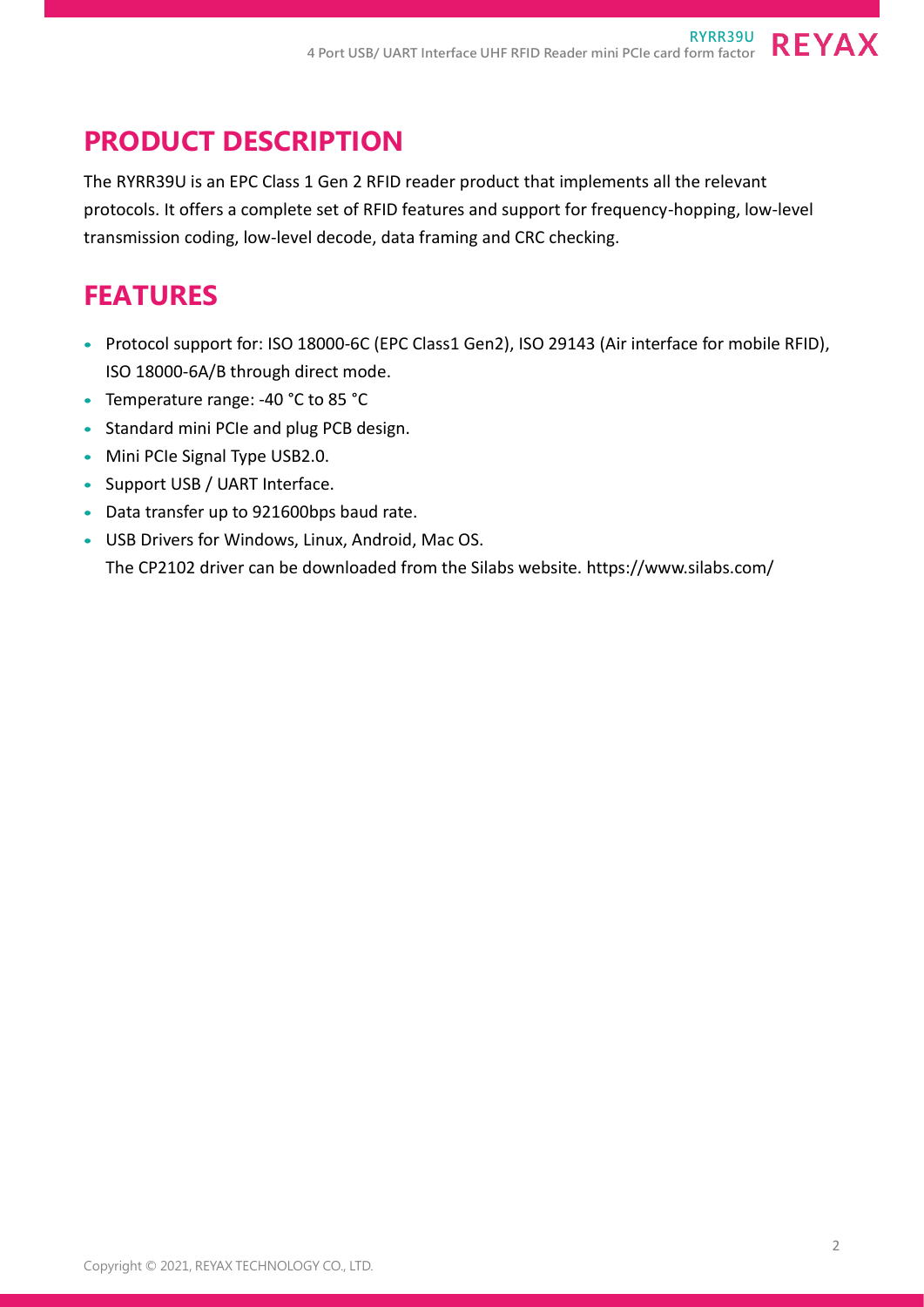**BLOCK DIAGRAM** ` RXD | TXD Processor RF Switch & Antenna port x 4 **TCXO** Mini PCIe card socket UART Version only RF Engine Power Buck-Boost USB **RYRR39U** SILABS CP2102N USB to UART Bridge RYRR39U USB Version only LEDs VCC | W\_DISABLE\_N Antenna  $RESET_N$ 

#### Copyright © 2021, REYAX TECHNOLOGY CO., LTD.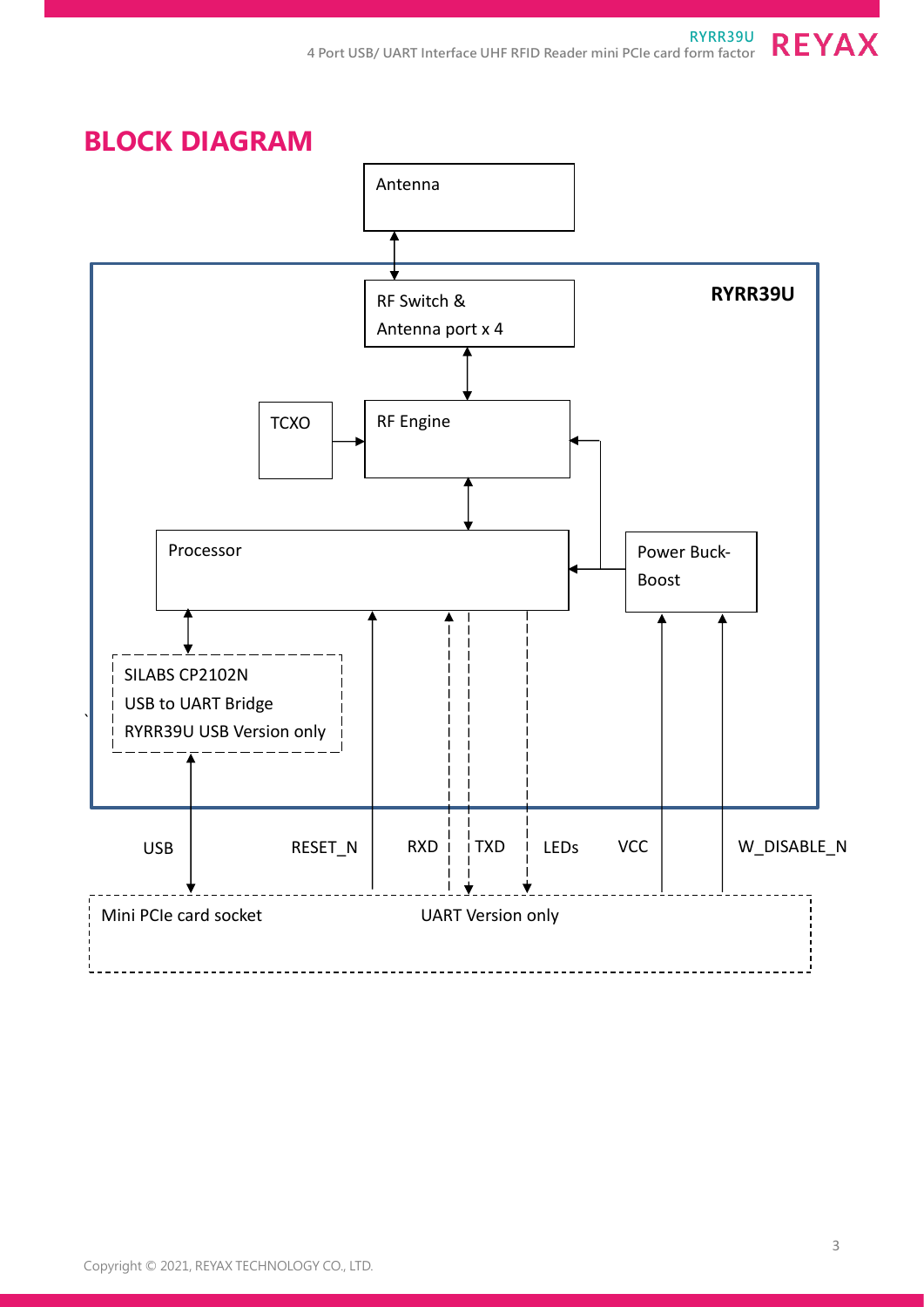## **PIN DESCRIPTION**

|                                                                                                                                                 | J1A                                                                                                                                                                                                                                                                                        |                                                                                                                                                                                                                                                                                                |                                                                                                          |
|-------------------------------------------------------------------------------------------------------------------------------------------------|--------------------------------------------------------------------------------------------------------------------------------------------------------------------------------------------------------------------------------------------------------------------------------------------|------------------------------------------------------------------------------------------------------------------------------------------------------------------------------------------------------------------------------------------------------------------------------------------------|----------------------------------------------------------------------------------------------------------|
|                                                                                                                                                 | mini PCIe                                                                                                                                                                                                                                                                                  |                                                                                                                                                                                                                                                                                                |                                                                                                          |
| 1<br>3<br>$\overline{5}$<br>$\overline{7}$<br>9<br>$\overline{11}$<br>13<br>15                                                                  | intPA LED<br><b>TAG LED</b><br>CRC ERR LED<br><b>GND</b><br>OSC_LED<br>PLL LED<br><b>GND</b>                                                                                                                                                                                               | <b>VCC</b><br><b>GND</b><br><b>BTC BOOT</b><br>NO_RESP_LED BLC_UART_RTS<br><b>BLC UART CTS</b><br><b>BLC UART TX</b><br><b>BLC UART RX</b><br><b>BLC UART RESET</b>                                                                                                                            | 2<br>4<br>$\overline{6}$<br>$\overline{8}$<br>10<br>$\overline{12}$<br>14<br>$\overline{16}$             |
| 17<br>19<br>21<br>$\overline{23}$<br>$\overline{25}$<br>$\overline{27}$<br>29<br>31<br>33<br>35<br>37<br>39<br>41<br>43<br>45<br>47<br>49<br>51 | <b>ANT1 LED</b><br><b>ANT2 LED</b><br><b>GND</b><br><b>ANT3 LED</b><br><b>ANT4 LED</b><br><b>GND</b><br><b>GND</b><br><b>MCU LED</b><br>extPA LED<br><b>GND</b><br><b>GND</b><br><b>VCC</b><br><b>VCC</b><br><b>GND</b><br>RF LED<br><b>TUNED LED</b><br><b>TUNING LED</b><br>/BAUD 115200 | <b>GND</b><br><b>ENABLE</b><br><b>RESET N</b><br><b>VCC</b><br><b>GND</b><br><b>TDI</b><br><b>SWO</b><br><b>UART LOG TX</b><br><b>GND</b><br>USB_D-<br>USB <sub>D+</sub><br><b>GND</b><br><b>BUZZER</b><br>Boot <sub>0</sub><br><b>UART RXD</b><br><b>UART TXD</b><br><b>GND</b><br><b>VCC</b> | 18<br>20<br>22<br>24<br>26<br>28<br>30<br>32<br>34<br>36<br>38<br>40<br>42<br>44<br>46<br>48<br>50<br>52 |

| Pin            | <b>Name</b> | I/O   | <b>USB version Description</b> | <b>UART version Description</b> |
|----------------|-------------|-------|--------------------------------|---------------------------------|
| $\mathbf{1}$   | <b>GPIO</b> | I/O   | Not Connected                  | <b>GPIO Reserved</b>            |
| $\overline{2}$ | <b>VCC</b>  | Power | Power Input                    | Power Input                     |
| 3              | <b>GPIO</b> | I/O   | Not Connected                  | <b>GPIO Reserved</b>            |
| $\overline{4}$ | <b>GND</b>  |       | Power Ground                   | Power Ground                    |
| 5              | <b>GPIO</b> | I/O   | Not Connected                  | <b>GPIO Reserved</b>            |
| 6              | <b>GPIO</b> | I/O   | <b>Not Connected</b>           | <b>GPIO Reserved</b>            |
| $\overline{7}$ | <b>GPIO</b> | I/O   | Not Connected                  | <b>GPIO Reserved</b>            |
| 8              | <b>GPIO</b> | I/O   | <b>Not Connected</b>           | <b>GPIO Reserved</b>            |
| 9              | <b>GND</b>  |       | Power Ground                   | Power Ground                    |
| 10             | <b>GPIO</b> | I/O   | Not Connected                  | <b>GPIO Reserved</b>            |
| 11             | <b>GPIO</b> | I/O   | Not Connected                  | <b>GPIO Reserved</b>            |
| 12             | <b>GPIO</b> | I/O   | <b>Not Connected</b>           | <b>GPIO Reserved</b>            |
| 13             | <b>GPIO</b> | I/O   | Not Connected                  | <b>GPIO Reserved</b>            |
| 14             | <b>GPIO</b> | I/O   | <b>Not Connected</b>           | <b>GPIO Reserved</b>            |
| 15             | <b>GND</b>  |       | Power Ground                   | Power Ground                    |
| 16             | <b>GPIO</b> | I/O   | <b>Not Connected</b>           | <b>GPIO Reserved</b>            |
| 17             | <b>GPIO</b> | I/O   | Not Connected                  | <b>GPIO Reserved</b>            |
| 18             | <b>GND</b>  |       | Power Ground                   | Power Ground                    |
| 19             | <b>GPIO</b> | I/O   | Not Connected                  | <b>GPIO Reserved</b>            |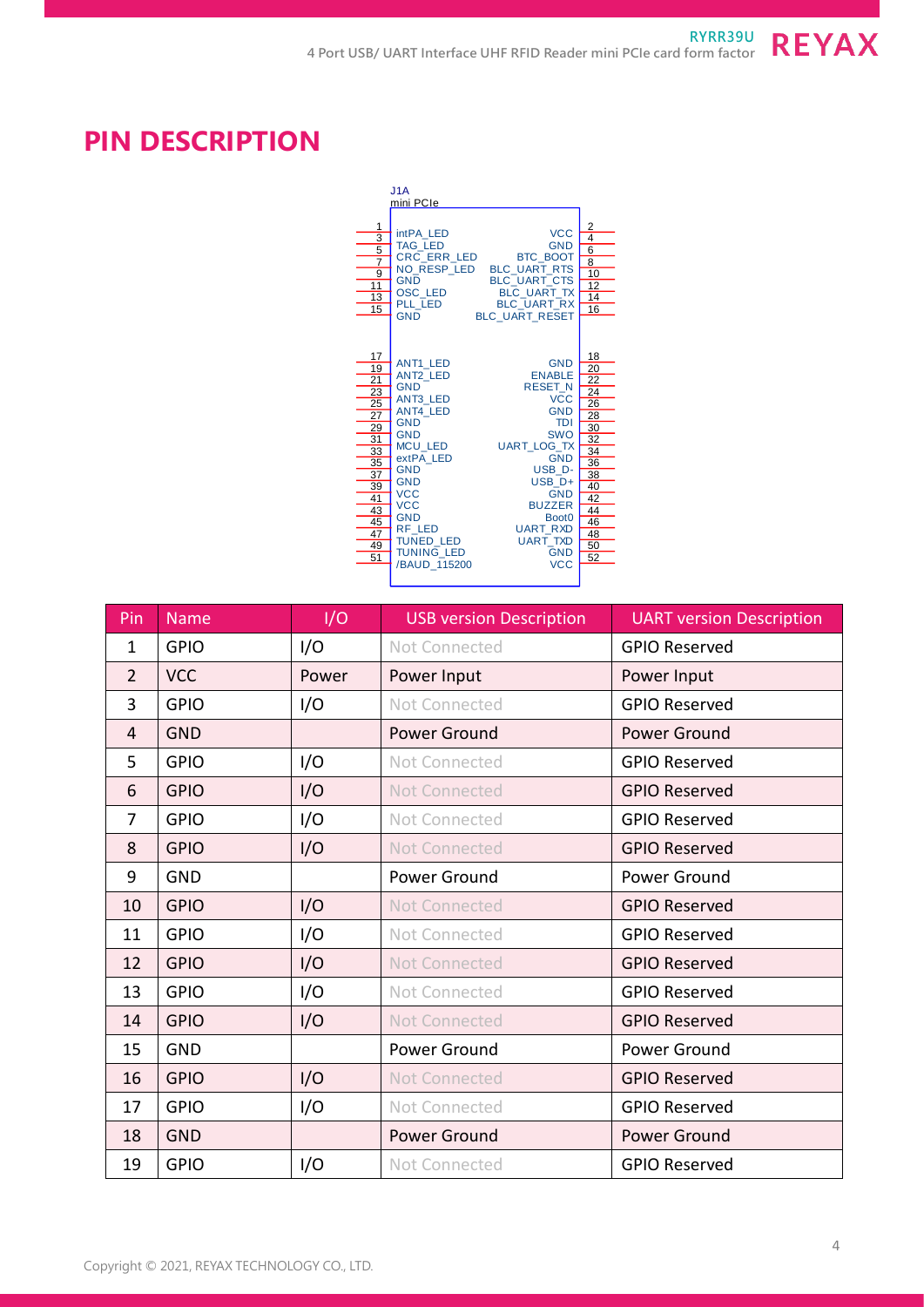|                     |                 |       | H: Enable or Open            | H : Enable or Open           |  |
|---------------------|-----------------|-------|------------------------------|------------------------------|--|
| 20<br><b>ENABLE</b> |                 |       | L: Disable                   | L: Disable                   |  |
| 21                  | <b>GND</b>      |       | Power Ground                 | Power Ground                 |  |
| 22                  | RESET_N         | I     | External low reset.          | External low reset.          |  |
| 23                  | <b>GPIO</b>     | I/O   | Not Connected                | <b>GPIO Reserved</b>         |  |
| 24                  | <b>VCC</b>      | Power | Power Input                  | Power Input                  |  |
| 25                  | <b>GPIO</b>     | I/O   | Not Connected                | <b>GPIO Reserved</b>         |  |
| 26                  | <b>GND</b>      |       | Power Ground                 | Power Ground                 |  |
| 27                  | <b>GND</b>      |       | Power Ground                 | Power Ground                 |  |
| 28                  | <b>GPIO</b>     | I/O   | Not Connected                | <b>GPIO Reserved</b>         |  |
| 29                  | <b>GND</b>      |       | Power Ground                 | Power Ground                 |  |
| 30                  | <b>GPIO</b>     | I/O   | <b>Not Connected</b>         | <b>GPIO Reserved</b>         |  |
| 31                  | <b>GPIO</b>     | I/O   | Not Connected                | <b>GPIO Reserved</b>         |  |
| 32                  | <b>GPIO</b>     | I/O   | <b>Not Connected</b>         | <b>GPIO Reserved</b>         |  |
| 33                  | <b>GPIO</b>     | I/O   | Not Connected                | <b>GPIO Reserved</b>         |  |
| 34                  | <b>GND</b>      |       | Power Ground                 | <b>Power Ground</b>          |  |
| 35                  | <b>GND</b>      |       | Power Ground                 | Power Ground                 |  |
| 36                  | USB DN          | I/O   | <b>USB Data Negative</b>     | <b>Not Connected</b>         |  |
| 37                  | <b>GND</b>      |       | Power Ground                 | Power Ground                 |  |
| 38                  | USB DP          | I/O   | <b>USB Data Positive</b>     | <b>Not Connected</b>         |  |
| 39                  | <b>VCC</b>      | Power | Power Input                  | Power Input                  |  |
| 40                  | <b>GND</b>      |       | Power Ground                 | Power Ground                 |  |
| 41                  | <b>VCC</b>      | Power | Power Input                  | Power Input                  |  |
| 42                  | <b>GPIO</b>     | I/O   | <b>Not Connected</b>         | <b>GPIO Reserved</b>         |  |
| 43                  | <b>GND</b>      |       | Power Ground                 | Power Ground                 |  |
| 44                  | <b>GPIO</b>     | I/O   | <b>Not Connected</b>         | <b>GPIO Reserved</b>         |  |
| 45                  | <b>GPIO</b>     | I/O   | Not Connected                | <b>GPIO Reserved</b>         |  |
| 46                  | <b>UART RXD</b> | Input |                              | UART data input              |  |
| 47                  | <b>GPIO</b>     | I/O   | Not Connected                | <b>GPIO Reserved</b>         |  |
| 48                  | <b>UART TXD</b> | Input |                              | <b>UART data Output</b>      |  |
| 49                  | <b>GPIO</b>     | I/O   | Not Connected                | <b>GPIO Reserved</b>         |  |
| 50                  | <b>GND</b>      |       | Power Ground                 | <b>Power Ground</b>          |  |
| 51                  | /BAUD 115200    | I     | When the pin is Low, baud    | When the pin is Low, baud    |  |
|                     |                 |       | rate will be fixed at 115200 | rate will be fixed at 115200 |  |
| 52                  | <b>VCC</b>      | Power | Power Input                  | Power Input                  |  |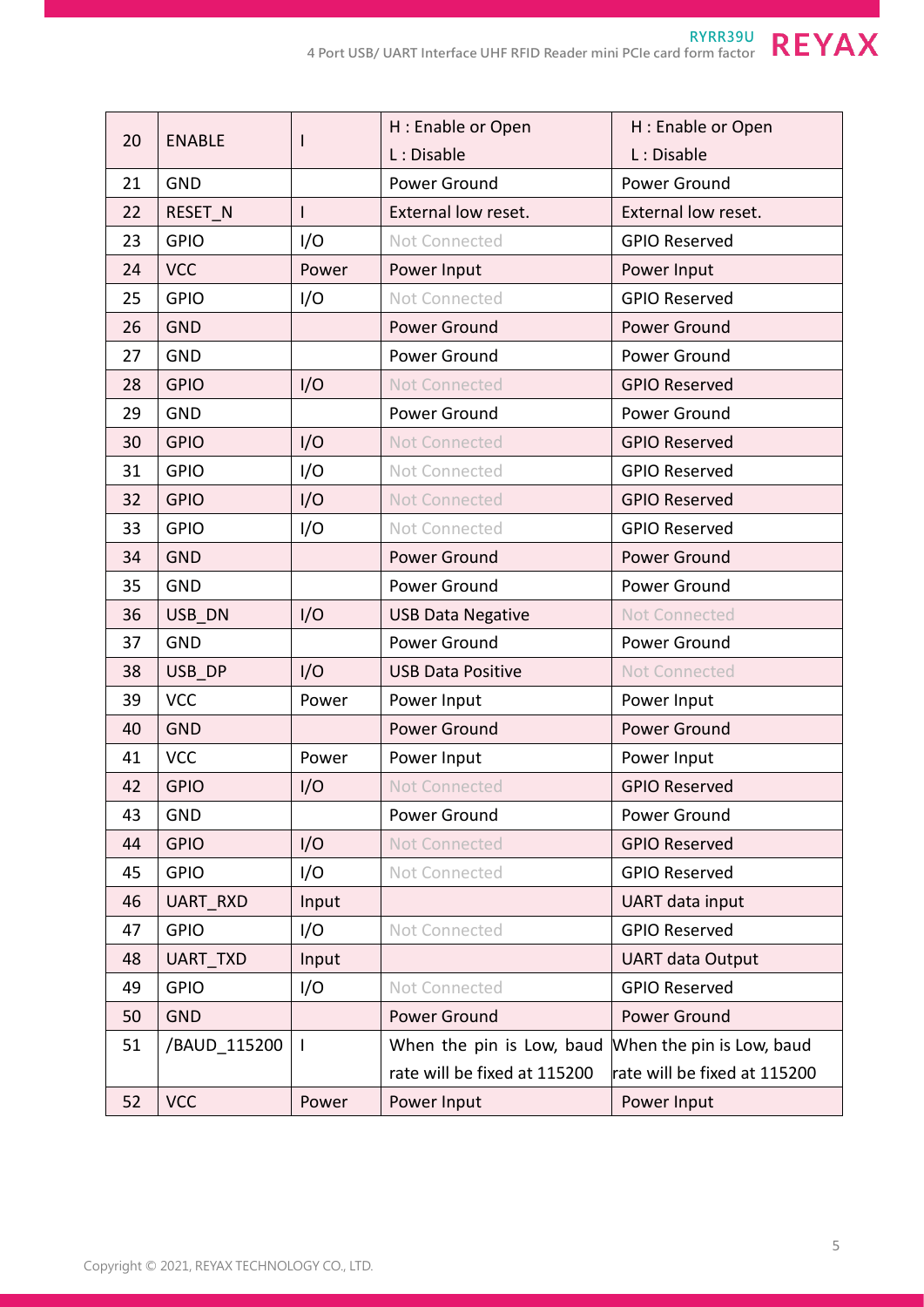### **PIN CONNECTOR**



### **RYRR39U USB VERSION APPLICATION SCHEMATIC**



| Title  |                           |       |  |     |
|--------|---------------------------|-------|--|-----|
|        | RYRR39U USB APPLICATION   |       |  |     |
| Size   | Document Number           |       |  | Rev |
| Custom | $<$ Doc>                  |       |  | 1.0 |
| Date:  | Friday, December 17, 2021 | Sheet |  |     |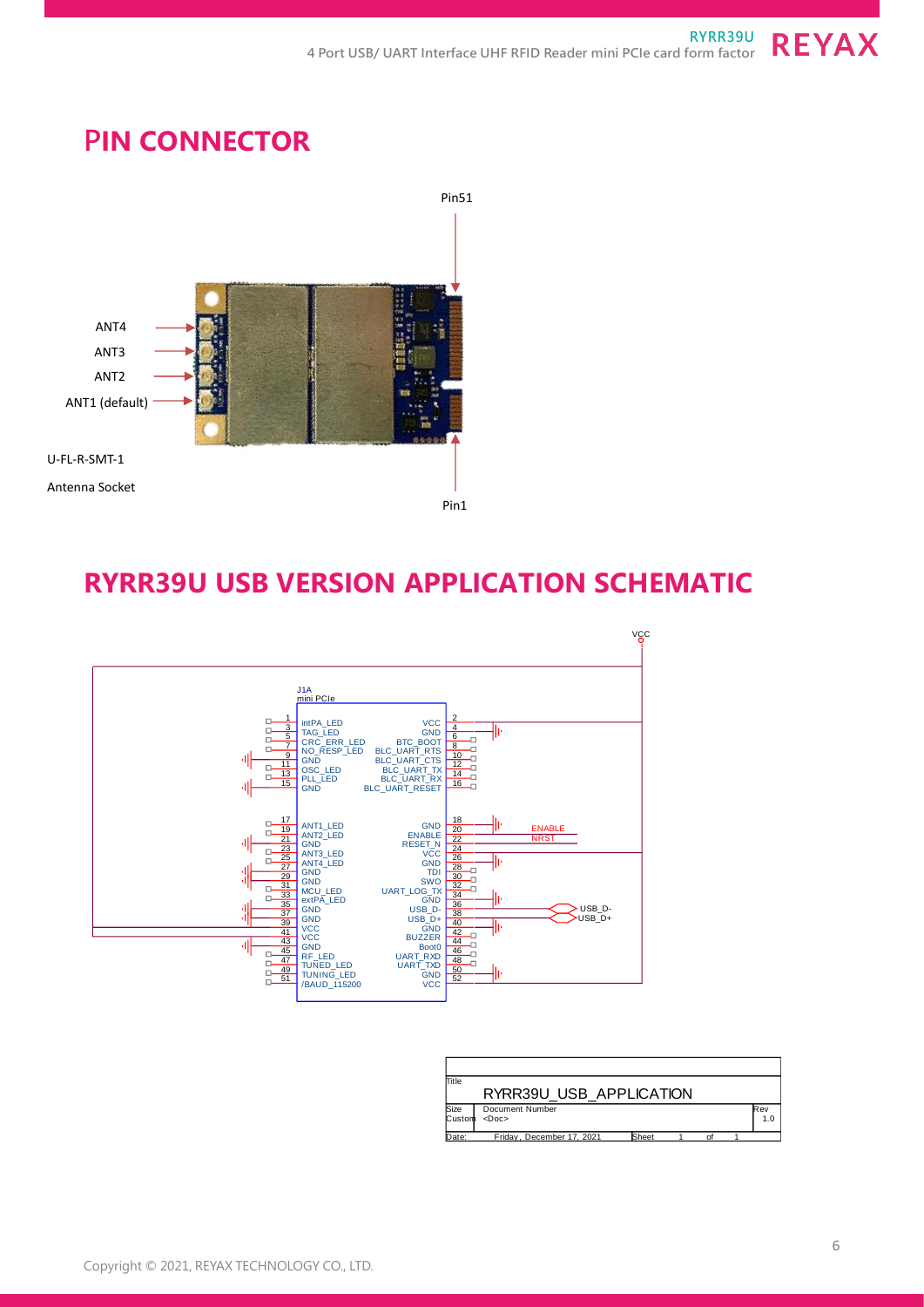# **RYRR39U\_UART VERSION APPLICATION SCHEMATIC**

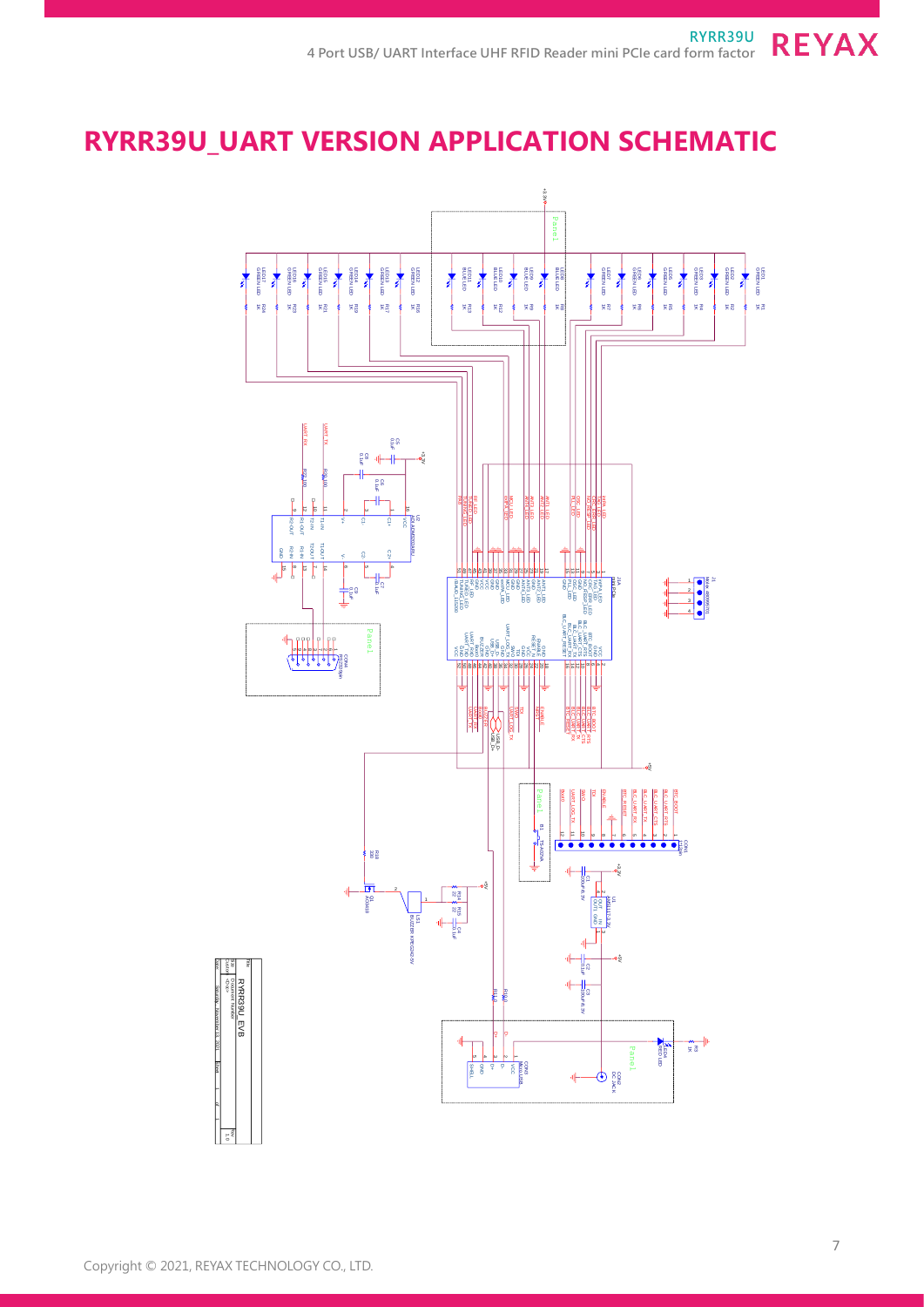# **SPECIFICATION**

| Item                         | Min.      | <b>Typical</b> | Max.       | Unit         | Condition                    |
|------------------------------|-----------|----------------|------------|--------------|------------------------------|
| Power Supply Voltage         | 3         | 3.3            | 5.5        | V            | <b>VCC</b>                   |
| Transmit average current     |           | 800            |            | mA           | VCC=5V, +IVPERI=1, +CRFOP=H  |
| Transmit average current     |           | 450            |            | mA           | VCC=5V, +IVPERI=5 +CRFOP=H   |
| Standby current              |           | 130            |            | mA           | $VCC = 5V$                   |
|                              |           |                |            |              |                              |
| Default Baud Rate            | 57600     | 115200         | 921600     | bps          | 8,N,1                        |
| Digital input level high     | $0.7*VDD$ |                | $VDD+0.3$  | V            | <b>VIH</b>                   |
| Digital input level low      | $-0.3$    |                | $0.3*VDD$  | V            | VIL                          |
| Digital output level high    | $0.8*VDD$ |                | <b>VDD</b> | V            | VOH 2mA                      |
| Digital output level low     | $\pmb{0}$ |                | $0.2*VDD$  | V            | VOL 2mA                      |
|                              |           |                |            |              |                              |
| RF Output power              |           | 27             |            | dBm          |                              |
| <b>RF Sensitivity</b>        |           | $-90$          |            | dBm          |                              |
|                              |           |                |            |              |                              |
| Read tag time                | 10        | 50             | 1000       | ms           | Use AT+IVPERI to setup.      |
| <b>Communication Range</b>   |           | 9              |            | М            | 9dBi Gain Antenna            |
| <b>Frequency Range</b>       | 840       | 868/915        | 960        | MHz          |                              |
| Antenna port impedance       |           | 50             |            | $\Omega$     |                              |
| Antenna port                 |           | $\mathbf{1}$   | 4          | port         | Use AT+ANTPORT to setup.     |
|                              |           |                |            |              | The activated antenna port   |
|                              |           |                |            |              | must equip the antenna,      |
|                              |           |                |            |              | otherwise the high power     |
|                              |           |                |            |              | signal reflection will cause |
|                              |           |                |            |              | damage to the module.        |
| <b>USB Interface</b>         |           |                |            |              | V2.0                         |
| <b>Operating Temperature</b> | $-40$     | 25             | $+85$      | $\mathsf{C}$ | Core Temperature             |
| Dimension                    |           |                |            | mm           | mini PCIe Standard           |
|                              |           |                |            |              | 50.95mm*30mm                 |
| Weight                       |           | 5              |            | g            |                              |
|                              |           |                |            |              |                              |
|                              |           |                |            |              |                              |
|                              |           |                |            |              |                              |